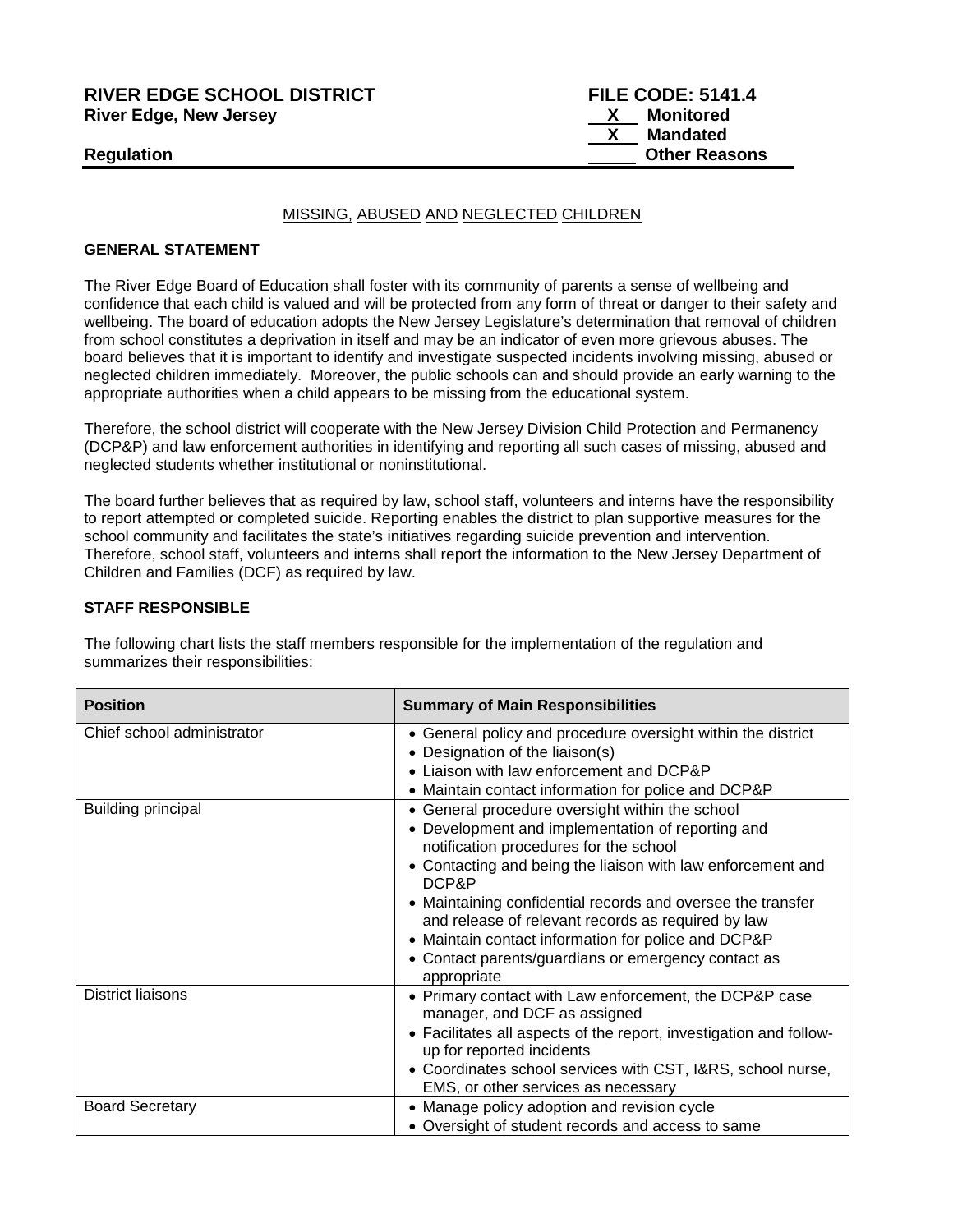| Director of Student Services | • In conjunction with CSA, oversight of student enrollment and<br>documentation of attendance                                                                                                                                                                             |
|------------------------------|---------------------------------------------------------------------------------------------------------------------------------------------------------------------------------------------------------------------------------------------------------------------------|
|                              | • Review procedures for maintenance and access to student<br>records                                                                                                                                                                                                      |
|                              | • Default liaison between the school district and DCP&P                                                                                                                                                                                                                   |
| Director of Curriculum       | • In conjunction with CSA, oversight and implementation of<br>instruction in suicide prevention<br>• In conjunction with CSA, coordinate with Commissioner of<br>the Department of Human Services to provide in-service &<br>classroom instruction re: suicide prevention |
| Medical Inspector            | • In conjunction with CSA, notify licensed and medical staff of<br>immunity from civil liability for professional services                                                                                                                                                |
| <b>Attendance Officer</b>    | • Investigate and report certain student absences                                                                                                                                                                                                                         |

## **DEFINITIONS**

"Abandonment" is defined in N.J.S.A. 9:6-1, as any of the following acts committed by anyone having the custody or control of the child:

- 1. Willfully forsaking a child;
- 2. Allowing the child to be exposed to physical or moral risk without proper and sufficient protection;
- 3. Failing to care for a child to the extent that the child must be supported and maintained at the expense of the public or by private persons who are not legally responsible for the child.

"Abuse" is defined by the above statute as any of the following:

- 1. Disposing or resolving the custody of a child in ways contrary to law;
- 2. Employing the child in a position that is dangerous to the child's health, or in violation of the child employment laws of New Jersey;
- 3. Employing the child in a position that would endanger the morals of the child;
- 4. Parental/guardian's subjection of the child to the habitual use of profane language;
- 5. Performing an indecent act or deed, in the presence of a child, where the act may degrade the morals of the child or allowing another person to perform such an act;
- 6. The use of excessive physical restraint on the child under circumstances which do not indicate that the child's behavior is harmful to himself, others or property;
- 7. Willfully isolating the child from ordinary social contact under circumstances which indicate emotional or social deprivation.

"Abused child" is defined by N.J.S.A. 9:6-8.9 as a child under the age of 18 years whose parent, guardian, or other person having his custody and control:

- 1. Inflicts or allows non-accidental physical injury which causes or creates a substantial risk of death, or serious or protracted disfigurement, or protracted impairment of physical or emotional health or protracted loss or impairment of the function of any bodily organ;
- 2. Creates or allows a non-accidental and substantial or ongoing risk of physical injury to a child which would be likely to cause death or serious or protracted disfigurement, or protracted loss or impairment of the function of any bodily organ; or
- 3. Commits or allows to be committed an act of sexual abuse against the child;
- 4. Or a child whose physical, mental, or emotional condition has been impaired or is in imminent danger of becoming impaired as the result of the failure of his/her parent/guardian to exercise a minimum degree of care:
	- a. In supplying the child with adequate food, clothing, shelter, education, medical or surgical care though financially able to do so or though offered financial or other reasonable means to do so; or
	- b. In providing the child with proper supervision or guardianship, by unreasonably inflicting or allowing to harm, or substantial risk thereof, including the infliction of excessive corporal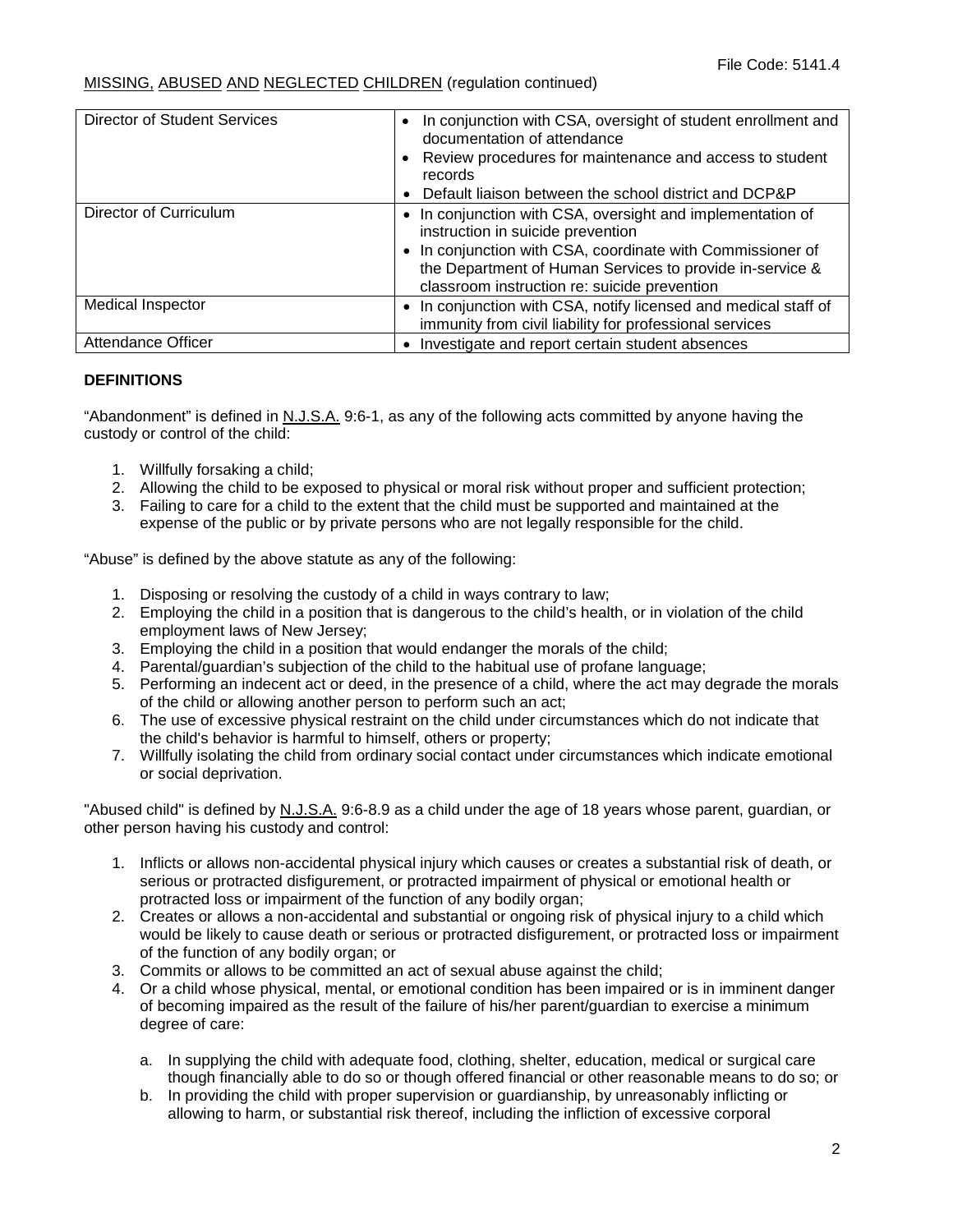punishment or using excessive physical restraint under circumstances which do not indicate that the child's behavior is harmful to himself, others or property; or by any other act of a similarly serious nature requiring the aid of the court; or

- 5. A child who has been willfully abandoned by his parent or guardian, or such other person having his custody and control; or
- 6. A child who is in an institution as defined in N.J.S.A. 9:6-8.21 and (1) has been so placed inappropriately for a continued period of time with the knowledge that the placement has resulted and may continue to result in harm to the child's mental or physical well-being or (2) has been willfully isolated from ordinary social contact under circumstances which indicate emotional or social deprivation.

"Child Cruelty" is defined as:

- 1. Inflicting unnecessarily severe corporal punishment;
- 2. Inflicting unnecessary suffering or pain, either mental or physical;
- 3. Habitually tormenting, vexing or afflicting a child;
- 4. Any willful act of omission or commission causing or permitting unnecessary pain and suffering; or
- 5. Exposing a child to unnecessary hardship, fatigue or mental or physical strains that may tend to injure the health or physical or moral well-being of such child.

"Missing child" is defined in N.J.S.A. 52:17B-9.8a as a person under 18 years of age reported to a law enforcement agency as being abducted, enticed away, taken, missing or a runaway. A missing child is also defined in N.J.S.A. 52:17B-212 as a person 13 years of age or younger whose whereabouts are not currently known.

"Neglect" is defined as any of the following acts committed by a person having the custody or control of the child:

- 1. Willfully failing to provide proper and sufficient food, clothing, maintenance, regular school education as required by law, medical attendance or surgical treatment, and a clean and proper home, or
- 2. Failure to do or permit any act necessary for the child's physical or moral well-being. Neglect includes the continued inappropriate placement of a child in an institution, knowing that the placement has resulted and may continue to result in harm to the child's mental or physical well-being.

"Parent or guardian" means any natural parent, adoptive parent, resource family parent, stepparent, paramour of a parent, or any person, who has assumed responsibility for the care, custody, or control of a child or upon whom there is a legal duty for such care. "Parent" includes the adoptive or resource family parent. The term also includes any person who has assumed the care of a child, or any person with whom a child is living at the time an offense is committed. Parent, as used in this regulation and attendant policy shall include this definition as well as the legal guardian of the child.

In all cases, the right of a parent/guardian to provide treatment for an ill child in accordance with the religious tenets of any church as authorized by other statutes of New Jersey shall be maintained, provided that laws, rules, and regulations relating to communicable diseases and sanitary matters are not violated. No child, who in good faith, is under treatment by spiritual means alone through prayer in accordance with the tenets and practices of a duly accredited practitioner of that recognized church or religious denomination, shall for this reason alone, be considered to be abused or neglected.

"New Jersey State Department of Children and Families (DCF)" was created in July 2006 as New Jersey's first Cabinet agency devoted exclusively to serving and safeguarding the most vulnerable children and families in the state. DCF includes:

- 1. Child Protection and Permanency (DCP&P);
- 2. Children's System of Care;
- 3. Family and Community Partnerships;
- 4. Office of Adolescent Services;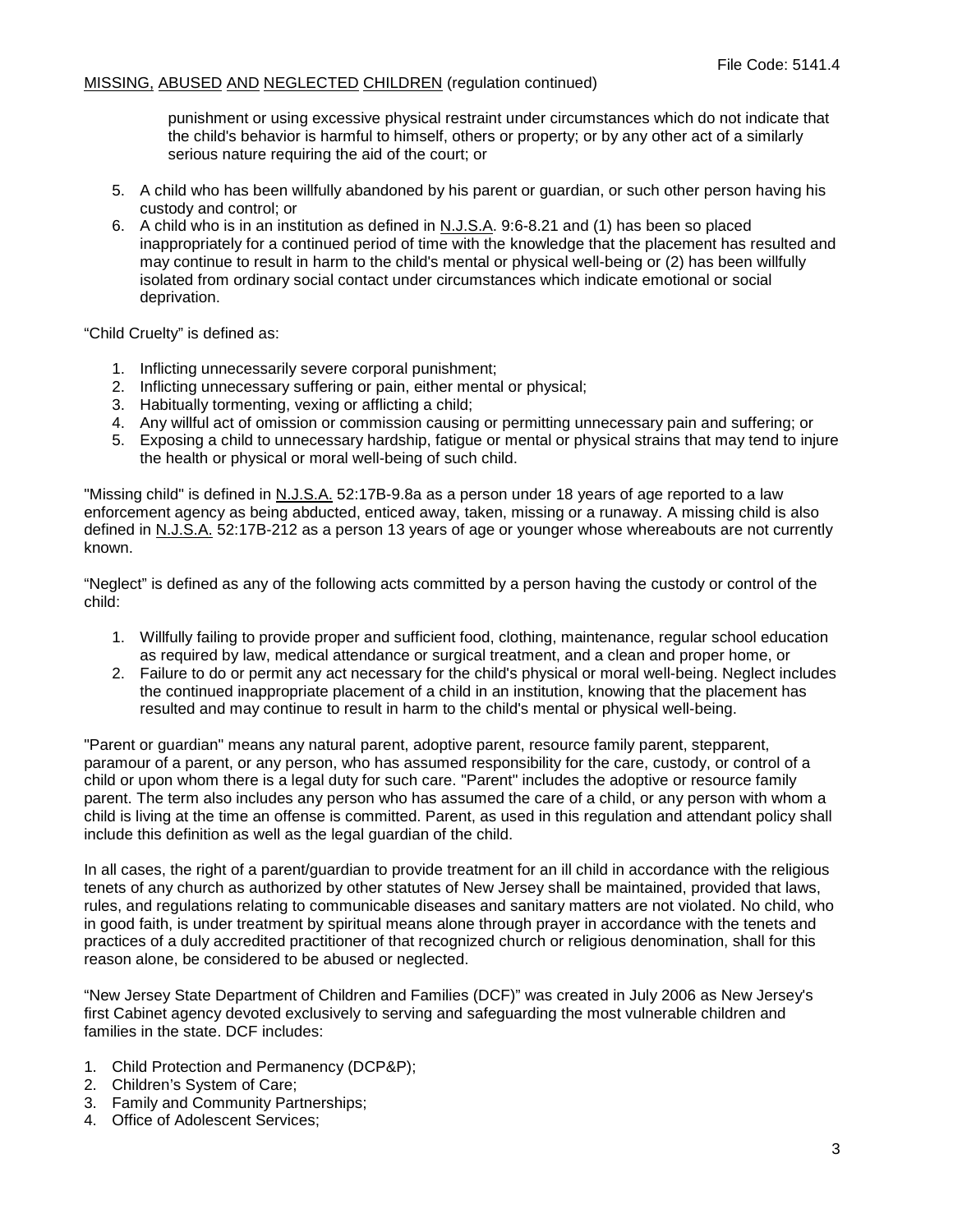- 5. Office of Education;
- 6. Child Welfare Training Academy;
- 7. Centralized Child Abuse/Neglect Hotline;

"Non-institutional child abuse and neglect" is abuse and/or neglect alleged to have taken place in the home or community by a parent/guardian or any other person having custody or control of the child, and should be reported in person or by telephone to the local DCP&P office.

"Institutional child abuse and neglect" is abuse alleged to have taken place in a school or other institutional setting by school personnel, compensated and uncompensated (volunteer) and should be reported in person or by telephone to the Institutional Abuse Investigation Unit (IAIU) of the local DCP&P office.

## **INDICATORS OF CHILD ABUSE/NEGLECT**

(from: http://www.nj.gov/dcf/reporting/indicators/)

## **Physical Abuse**

| <b>Physical Indicators</b>                                                            | <b>Behavioral Indicators</b>                   |
|---------------------------------------------------------------------------------------|------------------------------------------------|
| Unexplained bruises and welts:                                                        | Wary of adult contacts                         |
| • On face, lips, mouth                                                                | Apprehensive when other children cry           |
| • On torso, back, buttocks, thighs                                                    | Behavioral extremes:                           |
| • In various stages of healing                                                        | Aggressiveness                                 |
| • Cluster, forming regular patterns                                                   | Withdrawal                                     |
| • Reflecting shape of article used to inflict (electric cord, belt                    | Frightened of parents                          |
| buckle)                                                                               | Afraid to go home<br>Reports injury by parents |
| • On several different surface areas                                                  |                                                |
| • Regularly appear after absence, weekend or vacation                                 |                                                |
| Unexplained burns:                                                                    |                                                |
| • Cigar, cigarette burns, especially on soles of the feet, palms,<br>back or buttocks |                                                |
| • Immersion burns (sock-like, glove-like doughnut shaped on<br>buttocks or genitalia) |                                                |
| • Patterned like electric burner, iron, etc.                                          |                                                |
| • Rope burns on arms, legs, neck or torso                                             |                                                |
| Unexplained fractures:                                                                |                                                |
| • To skull, nose, facial structure                                                    |                                                |
| • In various stages of healing                                                        |                                                |
| • Multiple or spiral fractures                                                        |                                                |
| • Unexplained laceration or abrasions:                                                |                                                |
| • To mouth, lips, gums, eyes                                                          |                                                |
| • To external genitalia                                                               |                                                |

## **Physical Neglect**

| <b>Physical Indicators</b>                              | <b>Behavioral Indicators</b>                |
|---------------------------------------------------------|---------------------------------------------|
| Consistent hunger, poor hygiene, inappropriate dress    | Begging, stealing food                      |
| Consistent lack of supervision, especially in dangerous | Extended stays at school (early arrival and |
| activities or long periods                              | late departure)                             |
| Constant fatigue or listlessness                        | Constantly falling asleep in class          |
| Unattended physical problems or medical needs           | Alcohol or drug abuse                       |
| Abandonment                                             | Delinquency (e.g. thefts)                   |
|                                                         | States there is no caregiver                |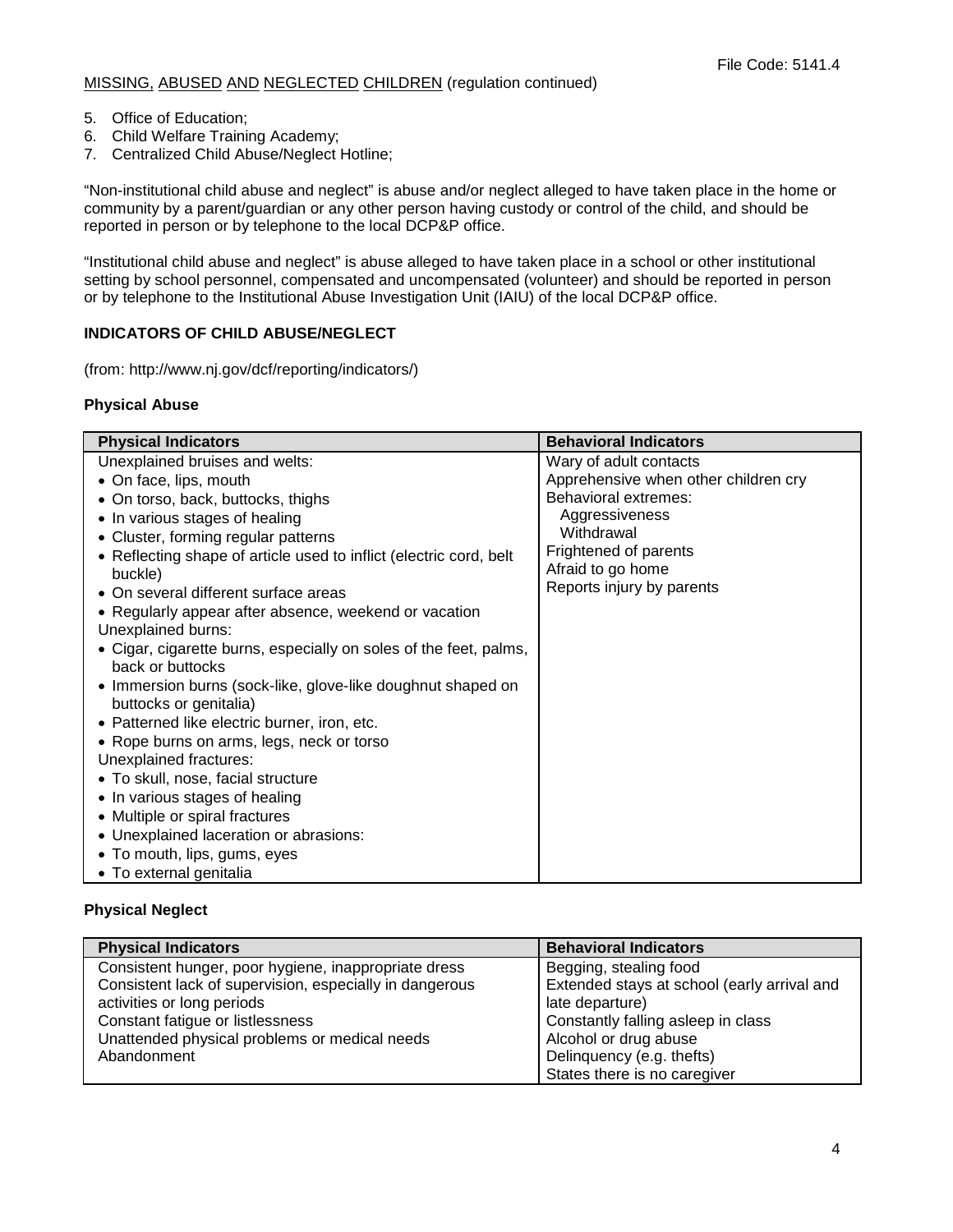#### **Sexual Abuse**

| <b>Physical Indicators</b>                                       | <b>Behavioral Indicators</b>                  |
|------------------------------------------------------------------|-----------------------------------------------|
| Difficulty in walking or sitting                                 | Unwilling to change for gym or participate in |
| Torn, stained or bloody underclothing                            | РE                                            |
| Pain or itching in genital area                                  | Withdrawn, fantasy or infantile behavior      |
| Bruises or bleeding in external genitalia, vaginal or anal areas | Bizarre, sophisticated or unusual sexual      |
| Venereal disease, especially in pre-teens                        | behavior or knowledge                         |
| Pregnancy                                                        | Poor peer relationships                       |
|                                                                  | Delinquent or run away                        |
|                                                                  | Reports sexual assault by caregiver           |

## **Emotional Maltreatment**

| <b>Physical Indicators</b>                                        | <b>Behavioral Indicators</b> |
|-------------------------------------------------------------------|------------------------------|
| Habit disorders (sucking, biting, rocking, etc.)                  | Behavior extremes:           |
| Conduct disorders (antisocial, destructive, etc.)                 | • Compliant, passive         |
| Neurotic traits (sleep disorders, speech disorders, inhibition of | • Aggressive, demanding      |
| play)                                                             | Overly adoptive behavior:    |
|                                                                   | • Inappropriately adult      |
|                                                                   | • Inappropriately infant     |

## **HOTLINE INFORMATION**

All reports of child abuse and neglect, including those occurring in institutional settings such as child care centers, schools, foster homes and residential treatment centers, must be reported to the State Central Registry (SCR). This is a toll-free, 24-hour, seven-days-a-week hotline.

#### **Child Abuse Hotline (State Central Registry) 1-877 NJABUSE (1-877-652-2873) TTY 1-800-835-5510**

## **PROCEDURES**

#### Child Protection and Permanency Liaison

- A. The chief school administrator or his or her designee shall act as a liaison to the Division of Child Protection and Permanency (DCP&P) and/or to the local law enforcement;
- B. The roles and functions of the(se) liaisons are to:
	- 1. Act as the primary contact person between schools in the school district and law enforcement authorities, consistent with the memorandum of agreement;
	- 2. Facilitate communication and cooperation between DCP&P and the district including the sharing or transfer of records;
	- 3. Identify issues or problems that arise in the implementation of district policy and procedures related to missing, abused and neglected children and facilitate the resolution of any such problems;
	- 4. Act as the primary contact with DCP&P with regard to training, general information sharing and the maintenance and development of cooperative efforts;
	- 5. Coordinate intervention and prevention efforts.

#### Law Enforcement Liaison

C. The chief school administrator or his or her designee shall act as a liaison to the county prosecutor's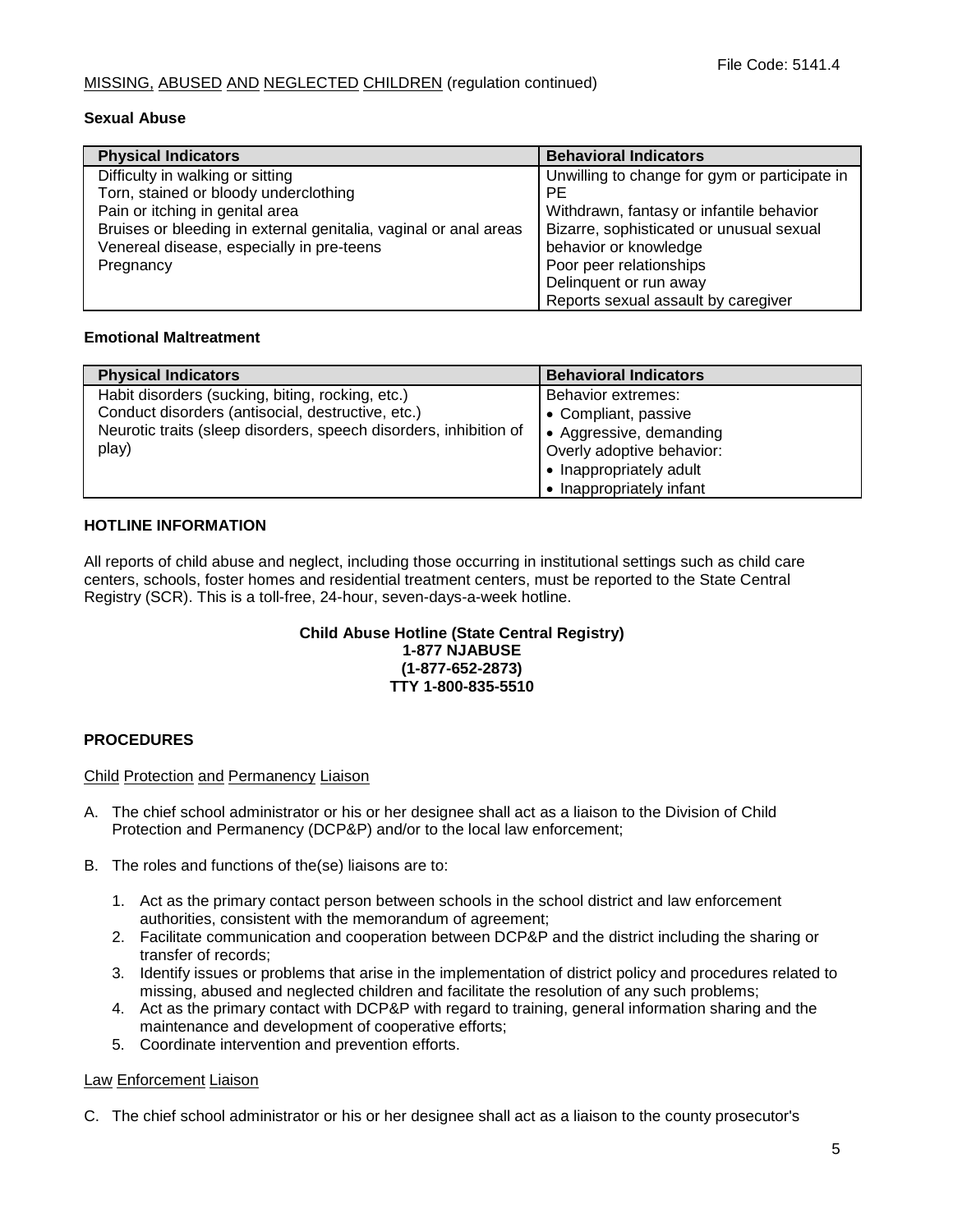office and to the local law enforcement agency;

- D. The roles and functions of the(se) liaisons are to:
	- 1. Facilitate communication and cooperation;
	- 2. Identify issues or problems that arise in the implementation of this Agreement and facilitate the resolution of any such problems;
	- 3. Act as the primary contact person between the schools and the affected law enforcement agencies;
	- 4. Act together in developing joint training and other cooperative efforts, including information exchanges and joint speaking engagements;
	- 5. Coordinate drug and alcohol abuse and violence intervention and prevention efforts; and
	- 6. Consult on the review of school safety and security plans, pursuant to N.J.A.C. 6A:16-5.1, and the review of approved model policies of the School Security Task Force.

*Note: see board policy and regulation 1410 Local Units*

#### Incident Reporting

Any person having reasonable cause to believe that a child has been subjected to child abuse shall report the same immediately to the Division of Child Protection and Permanency by telephone or otherwise. Such reports, where possible, shall contain the names and addresses of the child and his parent, guardian, or other person having custody and control of the child and, if known, the child's age, the nature and possible extent of the child's injuries, abuse or maltreatment, including any evidence of previous injuries, abuse or maltreatment, and any other information that the person believes may be helpful with respect to the child abuse and the identity of the perpetrator.

Any person who, in good faith, makes a report of child abuse or neglect or testifies in a child abuse hearing resulting from such a report is immune from any criminal or civil liability as a result of such action. Calls can be placed to the hotline anonymously. Any such person who is discharged from employment or is subject to employment discrimination may file a cause of action in the family part of the Chancery Division of the Superior Court in the county in which the discharge or alleged discrimination occurred or in the county of the person's primary residence.

Any person who, in good faith, makes a report of child abuse or neglect or testifies in a child abuse hearing resulting from such a report shall be free from any type of retaliation.

When a complaint made against a school employee alleging child abuse or neglect is determined by the Department of Children and Families to be unfounded, the school district shall remove any references to the complaint and investigation by the department from the employee's personnel records. A complaint made against a school employee that has been classified as unfounded by the department shall not be used against the employee for any purpose relating to employment, including but not limited to, discipline, salary, promotion, transfer, demotion, retention or continuance of employment, termination of employment or any right or privilege relating to employment.

Any person who knowingly fails to report suspected abuse or neglect according to the law or to comply with the provisions of the law is a disorderly person.

#### Reporting Procedures

The chief school administrator has developed these procedures in compliance with statutory requirements that suspected incidents of potentially missing, abused and neglected children be reported. If a student is reasonably believed to be missing, abused or neglected, the following procedures shall apply:

A. Any person having reasonable cause to believe that a child has been subjected to child abuse shall report the same immediately to the Division of Child Protection and Permanency by contacting 1-877 NJABUSE (1-877-652-2873) or TTY 1-800-835-5510 or otherwise. Such reports, where possible, shall contain the following: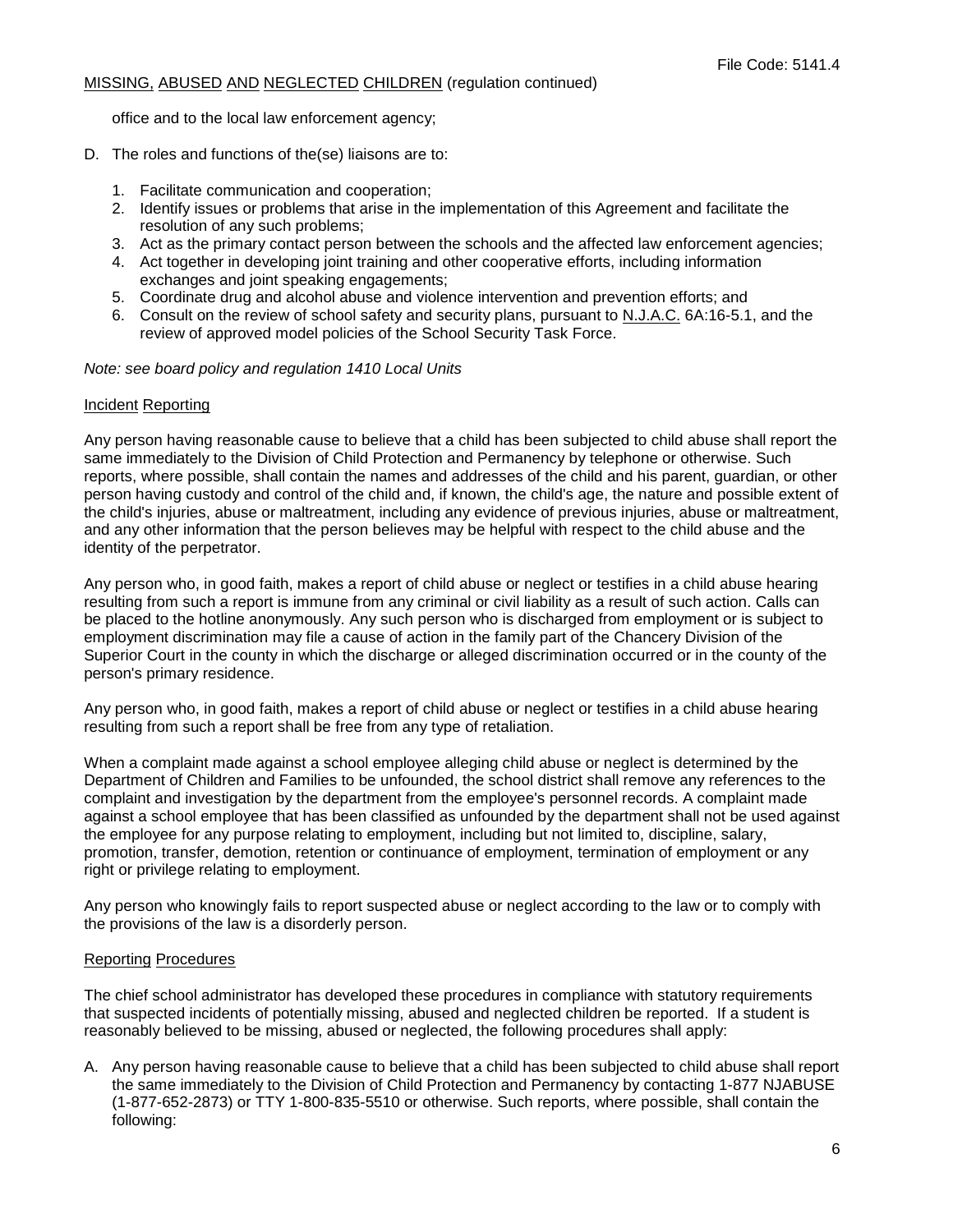- 1. Name, title and position of individual reporting the alleged abuse;
- 2. Date, time and location that the report of alleged abuse is being submitted to the district;
- 3. Names and addresses of the child and his parent, guardian, or other person having custody and control of the child;
- 4. If known, the child's age;
- 5. The nature and possible extent of the child's injuries, abuse or maltreatment;
- 6. Any evidence of previous injuries, abuse or maltreatment, and any other information that the person believes may be helpful with respect to the child abuse and the identity of the perpetrator.
- B. All staff members, volunteers and interns having contact with pupils are required to report directly and immediately to DCP&P all incidents of alleged missing, abused and neglected children. The person having reason to believe that a child may be missing or may have been abused or neglected may inform the principal or other designated school officials prior to notifying DCP&P if the action will not delay immediate notification. The employee making a report to DCP&P shall inform the principal or other designated school officials that a report was made. Employees, volunteers and interns shall not be required to obtain confirmation by another person to report a suspected missing, abused or neglected child situation;
- C. If a student attendance investigation demonstrates reasonable cause to believe a child is missing or has been abused or neglected, the investigator shall immediately notify the building principal who shall then notify the chief school administrator. The chief school administrator shall then notify the Division of Child Protection and Permanency in the Department of Children and Families for its determination of whether the division is or has been involved with the child and whether action, as appropriate, is warranted (pursuant to N.J.S.A. 18A:36-25.2);
- D. The person notifying DCP&P shall inform the principal or other designated school officials of the notification if this was not done prior to notifying DCP&P. The principal or other school designated school official should not be given this notification if the person making the notification believes that it would likely endanger the reporter or student involved or result in retaliation against the student or in discrimination against the reporter with respect to his or her employment. In the event that the person notifying DCP&P believes that making such a report to the principal or other designated school official would endanger the reporter or student involved or result in retaliation against the student or in discrimination against the reporter with respect to his or her employment, the reporter should document reasons for that belief in writing to the chief school administrator or other appropriate school official.
- E. The principal shall notify the chief school administrator and law enforcement authorities of incidents of potentially missing, abused, or neglected child situations. Procedures for the notification of the law enforcement authority shall be consistent with the district Memorandum of Agreement (see board policy 1410 Local Units);
- F. The principal shall ensure that all involved staff cooperate with DCP&P and law enforcement authorities in all investigations of potential missing, abused, or neglected children including facilitating:
	- 1. Accommodations permitting investigators to interview the student in the presence of the school principal or other designated school official. If the student is uncomfortable in the presence of the school representative, the student shall be requested to name an employee, volunteer, or intern he or she feels will be supportive to be present during the interview;
	- 2. Interviews by scheduling time with any employee, volunteer, or intern who may have information relevant to the investigation;
	- 3. The release of all records of the student who is the subject of the investigation that are deemed relevant to the assessment or treatment of a potentially missing, abused, or neglected child;
	- 4. The maintenance, security, and release of all confidential information about potential missing, abused, or neglected child situations;
	- 5. The release of the student to child welfare authorities while school is in session when it is necessary to protect the student or take the student to a service provider. This removal shall take place only after the principal or his or her designee has been provided, either in advance or at the time removal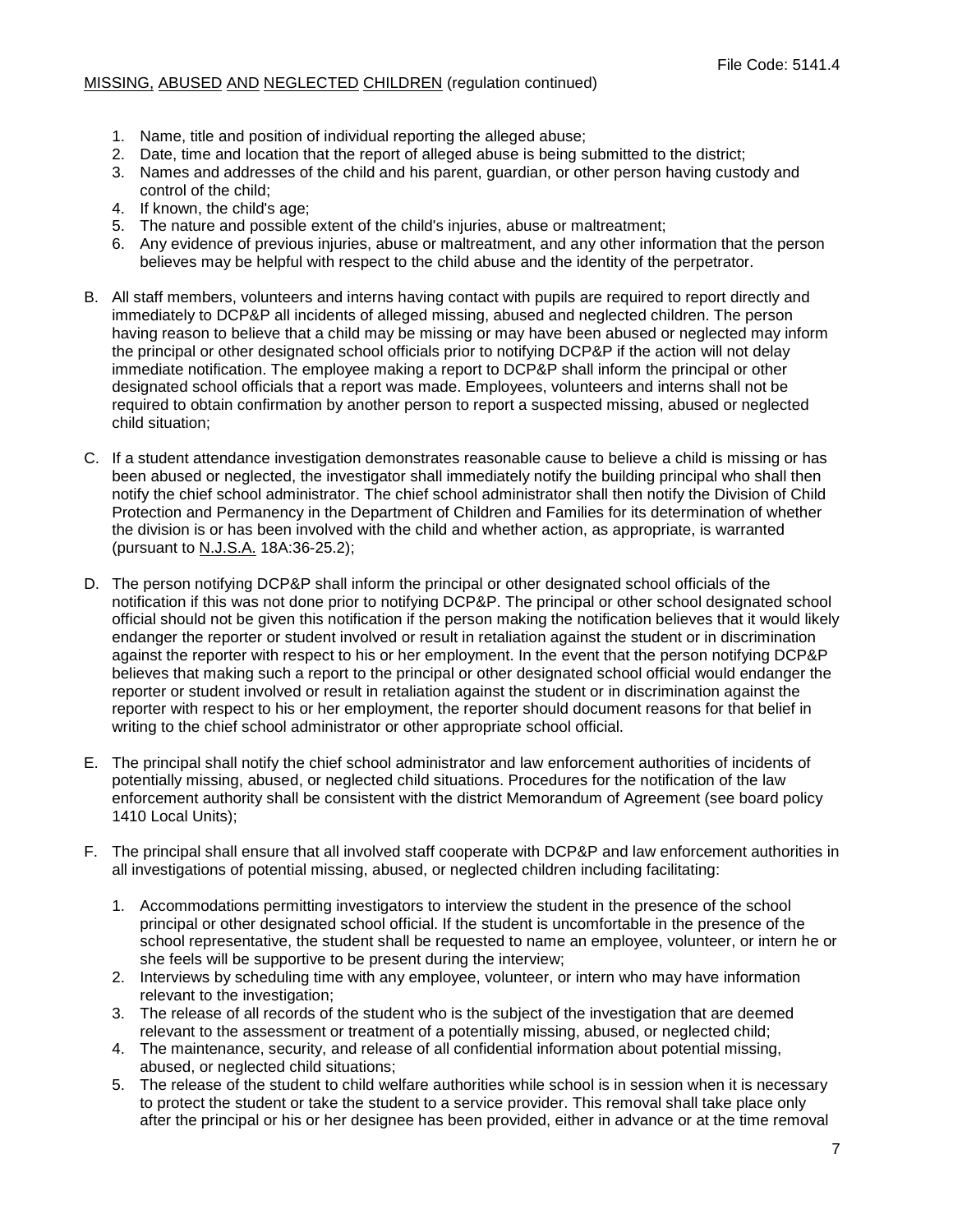is sought, with appropriate documentation that DCP&P has already removed, or has appropriate authority to remove, the student from his or her home;

- 1. The transfer to another school of a student who has been removed from his or her home by DCP&P for proper care and protection (see board policy 5118.2 Foster Care and Educational Stability);
- 2. Notification to the student's parents or guardians shall not be made by school officials or employees when it is suspected that either parent or guardian is responsible for the suspected abuse.

#### Administrative Responsibilities

The principal shall:

- A. Immediately notify the law enforcement authorities of incidents of potentially missing, abused, or neglected child situations reported by employees, volunteers, or interns. Procedures for the notification of the law enforcement authority shall consistent with the district Memorandum of Agreement (see board policy 1410 Local Units). If the student is attending pursuant to a send-receive or other type of shared services agreement, immediate notice shall also be provided to the law enforcement authorities of the receiving districts. The administration shall consider providing notice to the law enforcement authorities of the sending district where circumstances warrant.
- B. In timely fashion, notify the chief school administrator of incidents of potentially missing, abused, or neglected child situations reported by employees, volunteers, or interns;
- C. Document in writing any reported incident of a missing, abused or neglected student. There may be one report or multiple reports depending on the actions taken at the school and the time frame within which the actions were taken. Reports shall include at a minimum:
	- 1. The date, time and location the incident was reported;
	- 2. The name of the staff member, volunteer or intern who reported the incident;
	- 3. The date and time the principal notified the law enforcement authorities;
	- 4. The date and time the principal notified the chief school administrator;
	- 5. A description of the facts reported which may include the reason the report was made, statements and/or observations that caused the suspicion inciting the report, and who was involved;
	- 6. The date and time of any investigative interviews conducted with school students and staff, including the names, contact information and title of the professional or professionals conducting the interview;
	- 7. A description of any physical evidence that may have been provided or reported by witnesses.

All records of child abuse reports, all information obtained by the Department of Children and Families in investigating such reports, and all reports of findings forwarded to the child abuse registry shall be kept confidential.

#### Interviews and Investigations

When DCP&P and/or law enforcement officials investigate allegations of missing, abused or neglected students on school grounds the principal shall:

- A. Check the credentials of the DCP&P caseworker or law enforcement official requesting the interview or information;
- B. Arrange for any necessary accommodations permitting authorized investigators to interview the student in the presence of the principal or designated school official;
- C. If necessary arrange for a school representative of the student's preference to be present during the interview, when the student is not comfortable with the principal or the other designated school official;
- D. As requested by DCP&P and/or the law enforcement official, schedule interview times and locations with any employee, volunteer, or intern who may have information relevant to the investigation;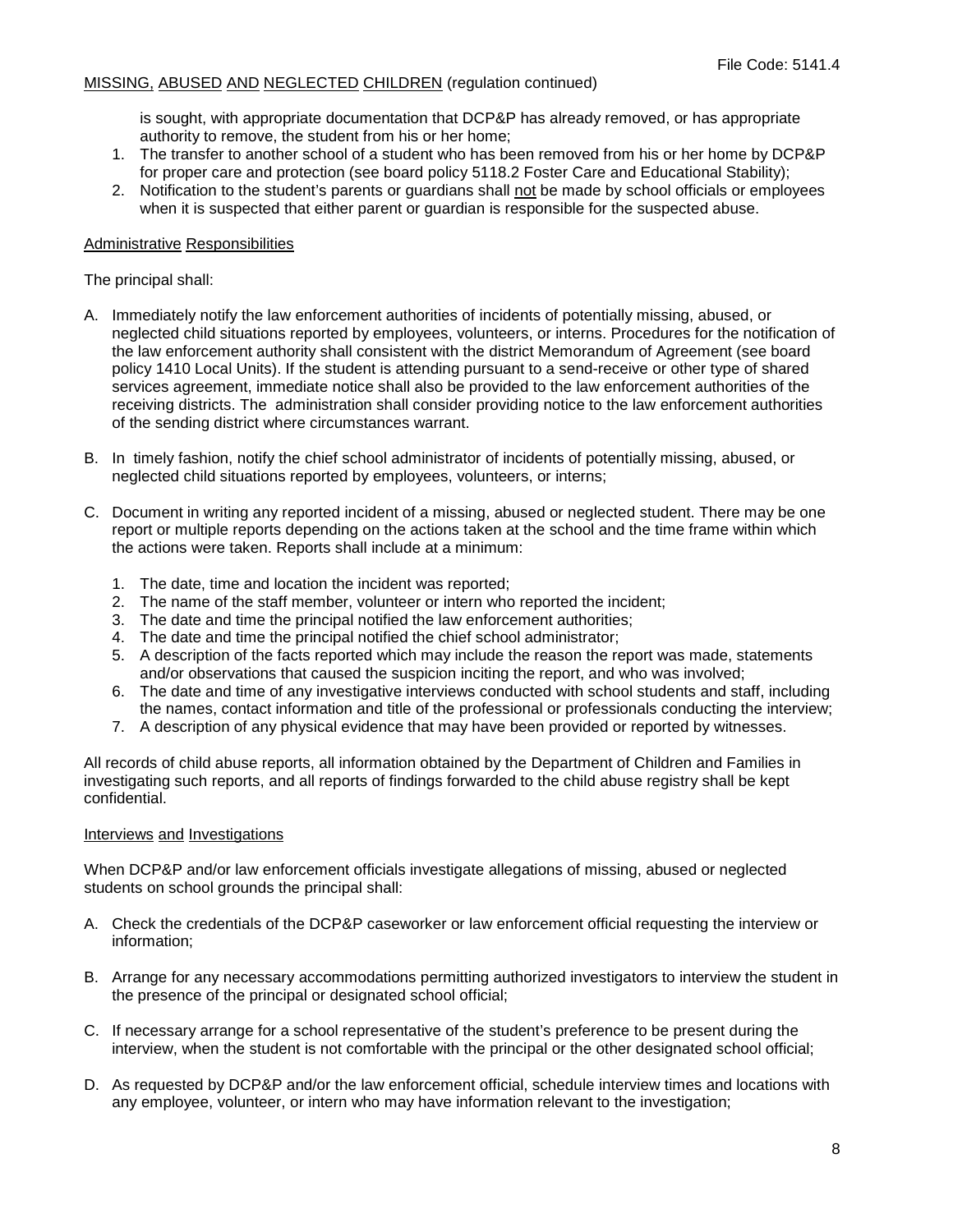- E. Prepare and release the records of the student who is the subject of the investigation that are deemed relevant to the assessment or treatment of the potentially missing, abused, or neglected student, to the extent permitted by N.J.S.A. 18A:36-19 and 9:6-8.40 and allowable under the Family Education Rights and Privacy Act (FERPA), 34 CFR Part 99;
- F. Cooperate with the maintenance, security, and release of all confidential information:
	- 1. All information regarding allegations of potentially missing, abused, or neglected children reported to authorities about an employee, volunteer, or intern shall be considered confidential and may be disclosed only as required to cooperate in investigations or as required by court order;
	- 2. Records pertaining to such information about an employee, volunteer, or intern shall be maintained in a secure location separate from other employee personnel records and accessible only to the chief school administrator or his or her designee;
- G. Facilitate the release of the student to DCP&P while school is in session when it is necessary to protect the student or take the student to a service provider. This removal shall take place only after the principal or his or her designee has been provided, either in advance or at the time removal is sought, with appropriate documentation that DCP&P has already removed, or has appropriate authority to remove, the student from his or her home;
- H. Cooperate with and facilitate any transfer arrangements made to another school of a student who has been removed from his or her home by DCP&P for proper care and protection according to the provisions of board policy and procedure 5118.2 Foster Care and Educational Stability.

# Due Process Rights of a School Employee, Volunteer, or Intern Named As a Suspect

- A. An employee, volunteer, or intern working in the school district who has been named as a suspect in a notification to child welfare and law enforcement authorities regarding a missing, abused, or neglected child situation shall be entitled to due process rights;
- B. Temporary reassignment or suspension of an employee, volunteer, or intern working in the school district named as a suspect shall occur only if there is reason to believe that the life or health of the alleged victim or other pupil is in imminent danger due to continued contact between the employee, volunteer, or intern and the pupil;
- C. All references to a notification to DCP&P of a potential missing, abused, or neglected child situation involving a school district employee, shall be removed from the employee's personnel records immediately following the receipt of an official notice from DCP&P that the allegation was unfounded.
- D. Any employee who is licensed in the State of New Jersey to practice psychology, psychiatry, medicine, nursing, clinical social work or marriage counseling, is immune from any civil liability for a patient's violent act against another person or against himself unless the practitioner has incurred a duty to warn and protect the potential victim and fails to discharge that duty. Both the duty to warn and exceptions to that duty are located at N.J.S.A. 2A:62A-16.

# Suicide Reporting

- A. Any employee, volunteer, or intern with reasonable cause to suspect or believe that a student has attempted or completed suicide, shall report the information to the Department Children and Families. The information shall be reported in the form and manner prescribed by the Department of Children and Families;
- B. Any person who has reported attempted or completed suicide, shall notify the principal of the reported suspicion, if they did not notify the principal prior to filing the initial report;
- C. The principal or his or her designee may assist the staff member, volunteer or intern in making the report to the Department Children and Families (DCF). Assistance may include: